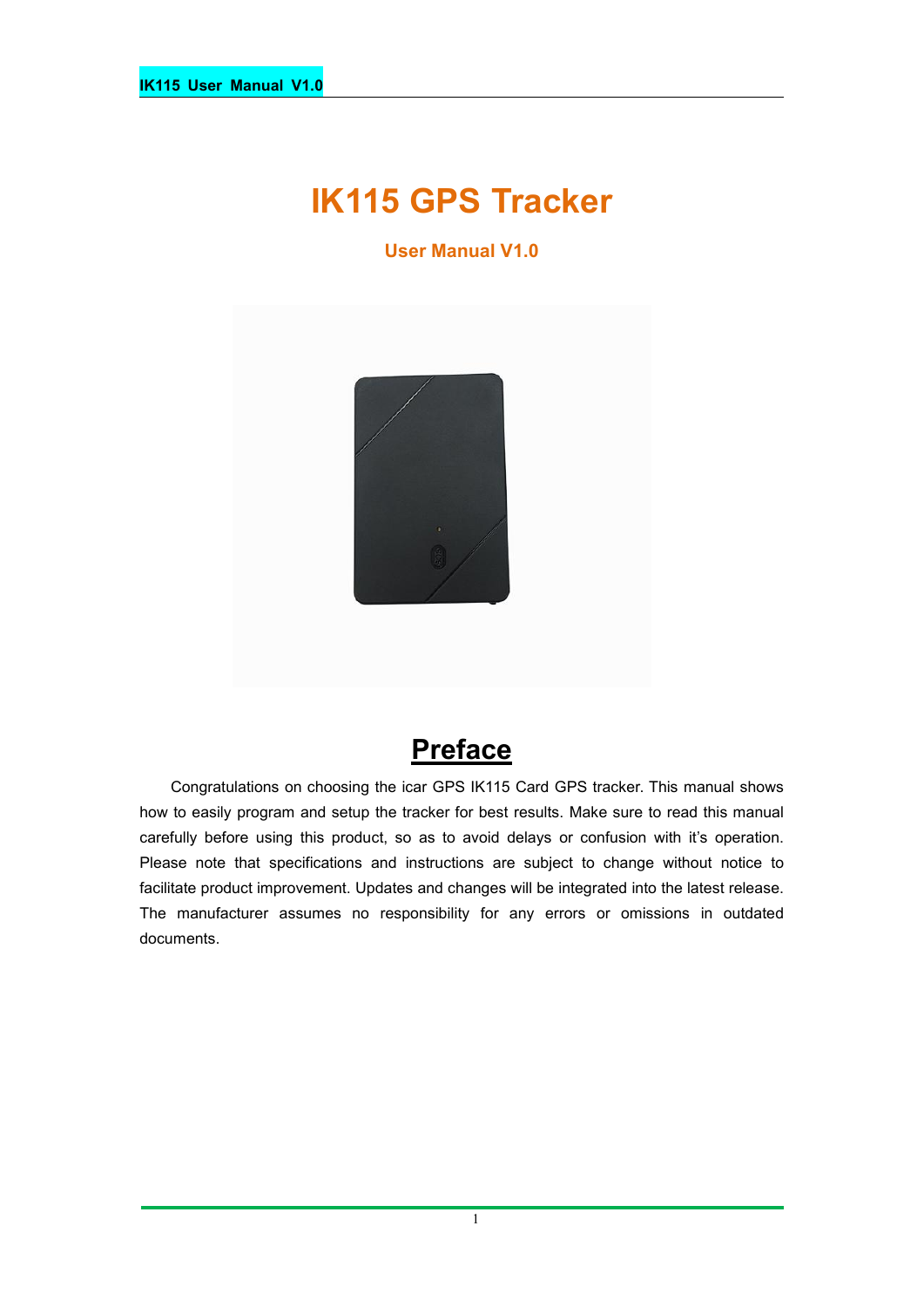### **1. Overview**

IK115 is a GPS tracker designed for wallet tracking.

# **2. Features**

- Real-timing tracking
- **•** GPS+WiFi Positioning
- **•** History record check
- Geo-Fence alarm
- Low battery alarm
- Power saving mode
- PC & Mobile App tracking
- Mini Hidden
- IP65 Water resistant
- One way communication
- $\bullet$  SOS

# **3. Applications**

- **•** Elderly tracking
- Alone worker tracking
- Kids tracking
- Wallet tracking

### **4. Specifications**

| <b>Item</b>                 | <b>Specifications</b>              |
|-----------------------------|------------------------------------|
| Dimension                   | 64*43*7 mm                         |
| Weight                      | 25.7g                              |
| Charger                     | <b>DC 5V/1A</b>                    |
| Backup battery              | 3.7 V 500 mAh                      |
| Power consumption           | 40mA standby current               |
| Working temperature         | $-20^{\circ}$ C to 65 $^{\circ}$ C |
| <b>Item</b>                 | <b>Specifications</b>              |
| <b>Cellular Bands</b>       | GSM: 850/900/1800/1900Mhz          |
| Positioning                 | GPS, AGPS, LBS                     |
| <b>Tracking Sensitivity</b> | -162 dBm                           |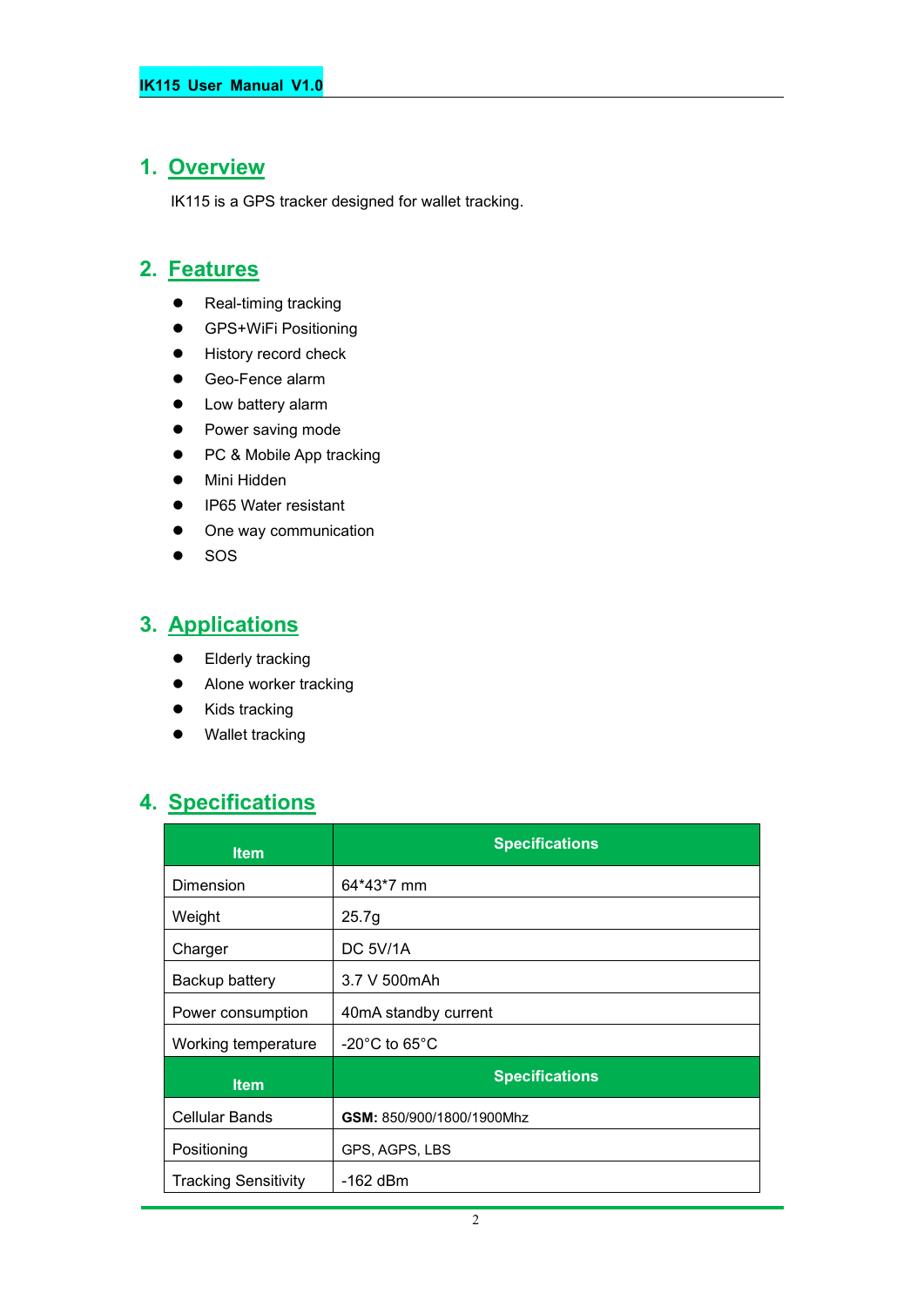#### **IK115 User Manual V1.0**

| Sensor             | Accelerometer    |
|--------------------|------------------|
| -ED                | RED/GREEN/BLUE   |
| SIM Card interface | Nano SIM         |
| Waterproof         | IP <sub>65</sub> |

# **5. IK115 interface**



### **6. In the box**

- 1\* IK115 GPS Tracker
- 1\* Quick Start Guide
- 1\* Charge Cable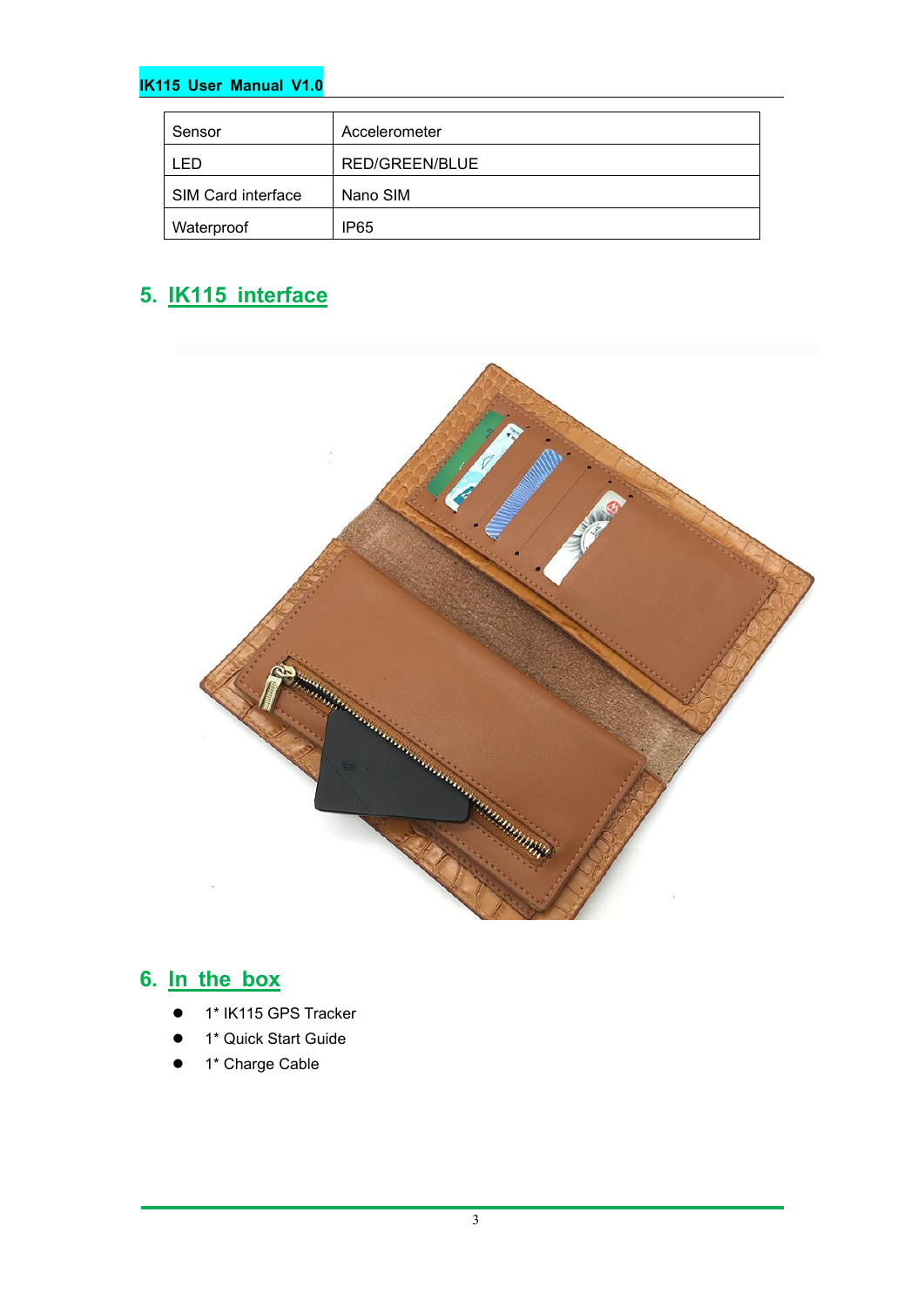### **7. Installation**

#### **7.1 SIM Card installation**

- Get ready a **Nano Sim Card** that support **GSM&GPRS** with 30MB data per month
- Open the top housing
- **Insert Sim card** to sim card slot correctly
- Devices would turn on autoly (blue led will blinking).
- After that the device will be ready.
- If you want to turn off the tracker,you could press the SOS button 5 times quickly.

#### **7.2 LED Indications**

|                   | Flash                       | Fix      | Dff                                         |
|-------------------|-----------------------------|----------|---------------------------------------------|
| <b>Blue Light</b> | GSM/GPRS conversation start |          | No GPRS signal   Power off or in sleep mode |
| Green Light       | GPS location successful     |          | No GPRS signal   Power off or in sleep mode |
| Red Light         |                             | charging | Full battery or charged full                |

### **8. SMS Commands List**

| Function                                       | Command Format                                     | <b>Reply</b> | for example             |
|------------------------------------------------|----------------------------------------------------|--------------|-------------------------|
|                                                | SL APNapn content                                  | apn set ok   | <b>SL APNcmnet</b>      |
| <b>APN</b>                                     | SL APNapn content, apn user                        | Apn set ok   |                         |
|                                                | SL APNapn content, apn user, apn user pas<br>sword | Apn set ok   |                         |
| admin<br>number                                | SL CP186*********                                  |              | SL CP186********        |
| Domain&IP P<br><b>ort</b>                      | SL DPa.icargps.net 7700                            |              | SL DPa.icargps.net 7700 |
| upload<br>frequency(ti<br>me)                  | <b>SL SC0,50</b>                                   |              | $50 = 50$ seconds       |
| upload<br>frequency(dis $SL$ SC1,500<br>tance) |                                                    |              | 500=500 meters          |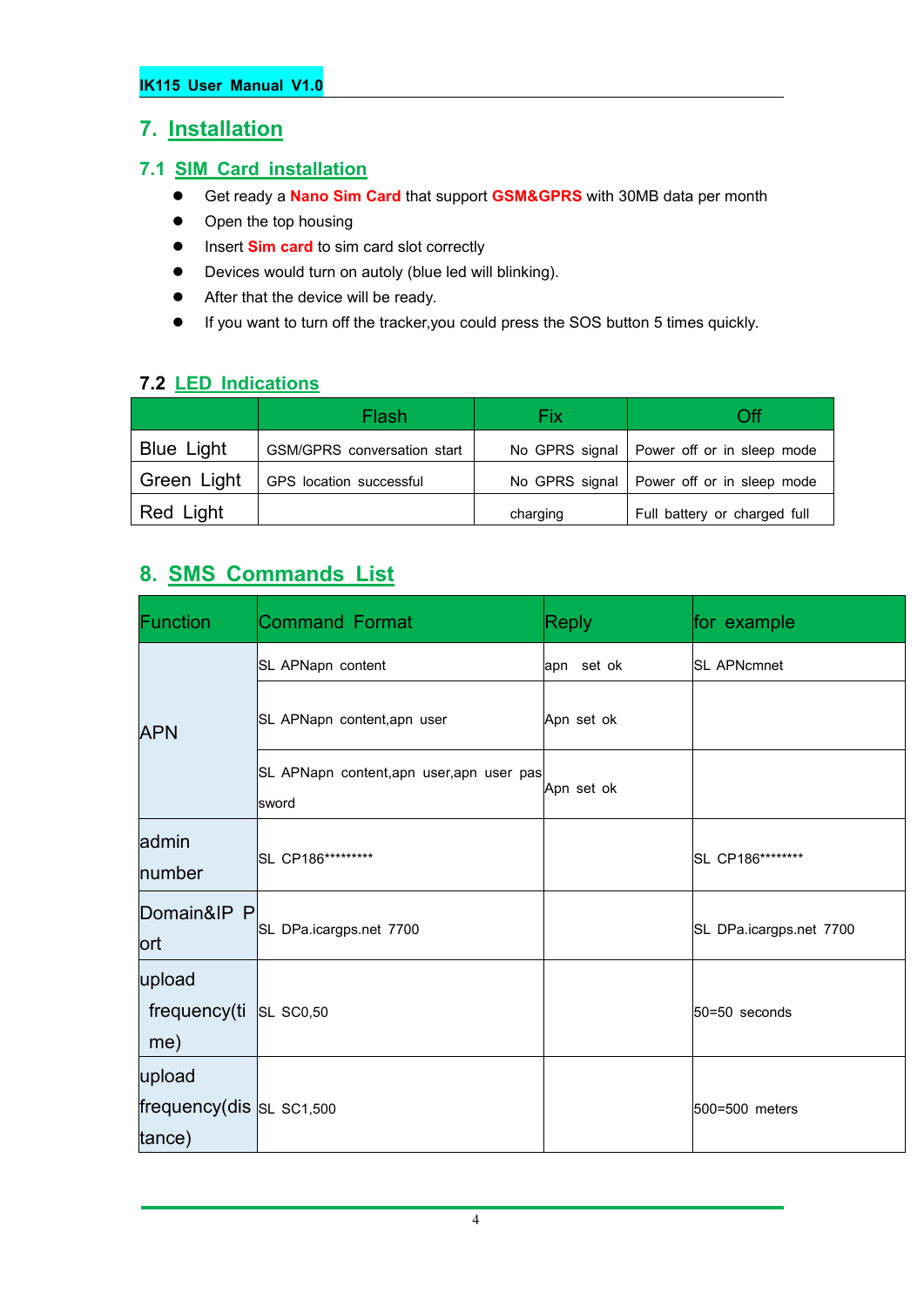#### **IK115 User Manual V1.0**

| Position                   | <b>SL LC</b>  | Google map Link                                                                  | <b>SL LC</b> |
|----------------------------|---------------|----------------------------------------------------------------------------------|--------------|
| <b>Restart Devic</b><br>le | <b>ISL RT</b> | Device would restart i<br>mmediately                                             | <b>SL RT</b> |
| <b>Check</b>               | <b>SL CX</b>  | SN:47120100939 SE<br>R:a.icargps.net 7700<br>APN:internet GSM:24<br>GPS:8 BAT:31 | SL CX        |
| Back to facto<br><b>ry</b> | <b>ISL FT</b> | <b>IOK</b>                                                                       | <b>SL FT</b> |

### **9. App & PC Tracking platform**

#### **9.1 App install & Login**

 Search "**ICAR GPS**" in Google Play or iOS store(or scan the following QR code) to download the Mobile APP;



- Choose the" Login by Device No.,
- Input your device's ID number and password(default is 123456) to login.

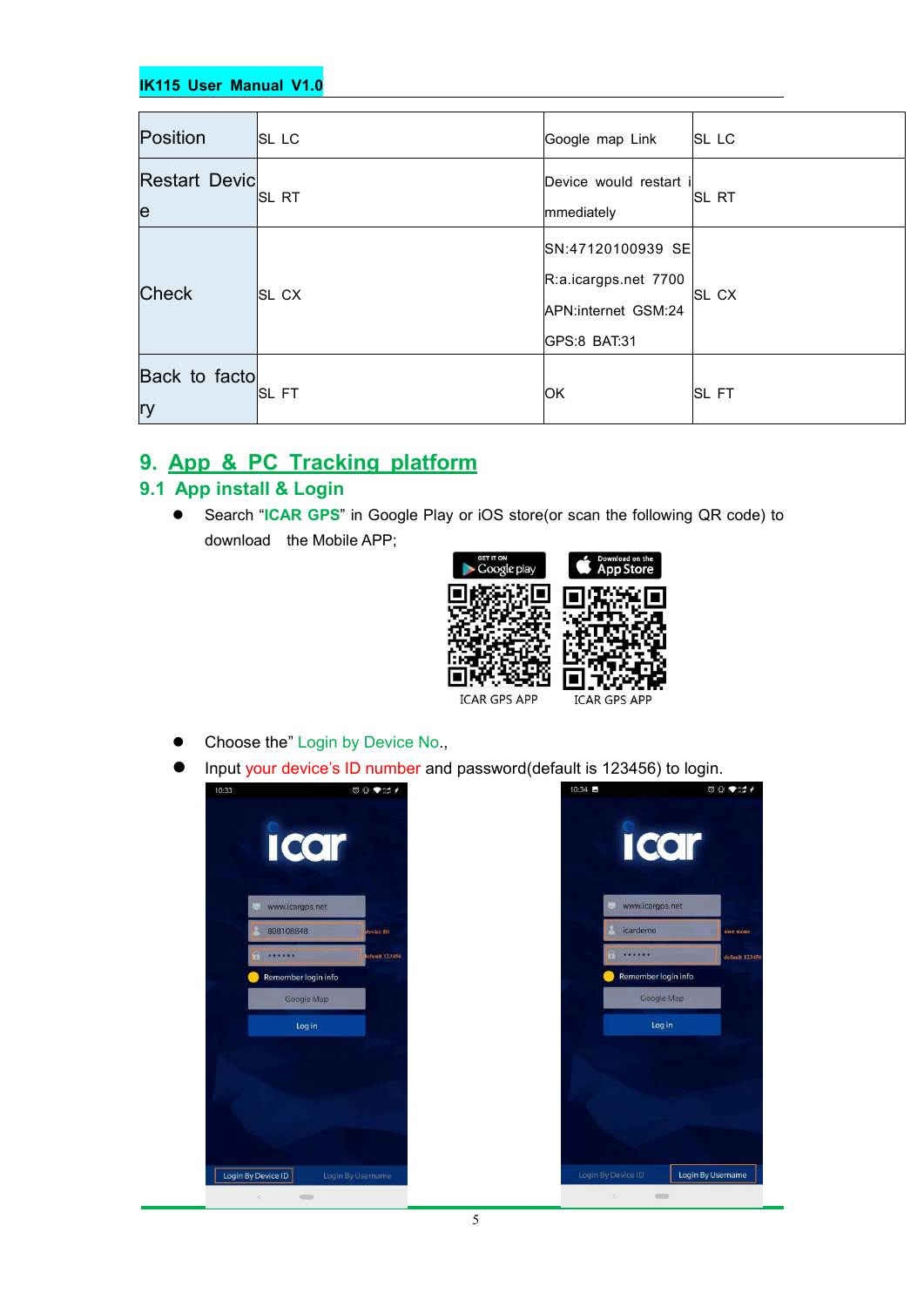#### **IK115 User Manual V1.0**

- Choose the" Login by User name.,
- Input your user name and password(default is 123456) to login

#### **9.2 PC login**

- Web: [www.ic](http://www.trackits.com)argps.net, Choose "**ID No**."
- Input your device's ID number and password(default is 123456) to log in

|                                                          | $\bullet$<br>O<br>ID No.<br>Account                                                   |  |
|----------------------------------------------------------|---------------------------------------------------------------------------------------|--|
|                                                          | $\operatorname{device}$ ID<br>808108848                                               |  |
| Download on the<br>App Store<br>GET IT ON<br>Google play | $\mathbf{a}$<br>default 123456<br>                                                    |  |
|                                                          | $\bullet$<br>imember<br>Demo                                                          |  |
| <b>ICAR GPS APP</b><br><b>ICAR GPS APP</b>               | Login<br>m in<br>We offer<br>⋿<br>я<br>责<br><b>COM</b><br>ш<br><b>Select language</b> |  |

- Web: [www.ic](http://www.trackits.com)argps.net, Choose "**Account**"
- Input user name and password(default is 123456) to log in

|                                                                 | I<br>$\overline{\mathcal{C}}$<br>$\bullet$<br>O                       |  |
|-----------------------------------------------------------------|-----------------------------------------------------------------------|--|
|                                                                 | ID No.<br>Account                                                     |  |
|                                                                 | icardemo<br>user name                                                 |  |
| GET IT ON<br>Download on the<br>App Store<br>Google play<br>- 5 | default 123456<br><br>$\bullet$<br>eminism<br>Demo                    |  |
| <b>ICAR GPS APP</b><br><b>ICAR GPS APP</b>                      | Login<br>÷<br>疆<br>꾩<br>a.<br>744<br>We offer<br>=<br>select language |  |

### **10. FAQ**

- Q:**Start up Fail?**
- A:Check the device power on or not.
- Q:**The device can notobtain location information?**
- A: Place the unit at the open area to test.